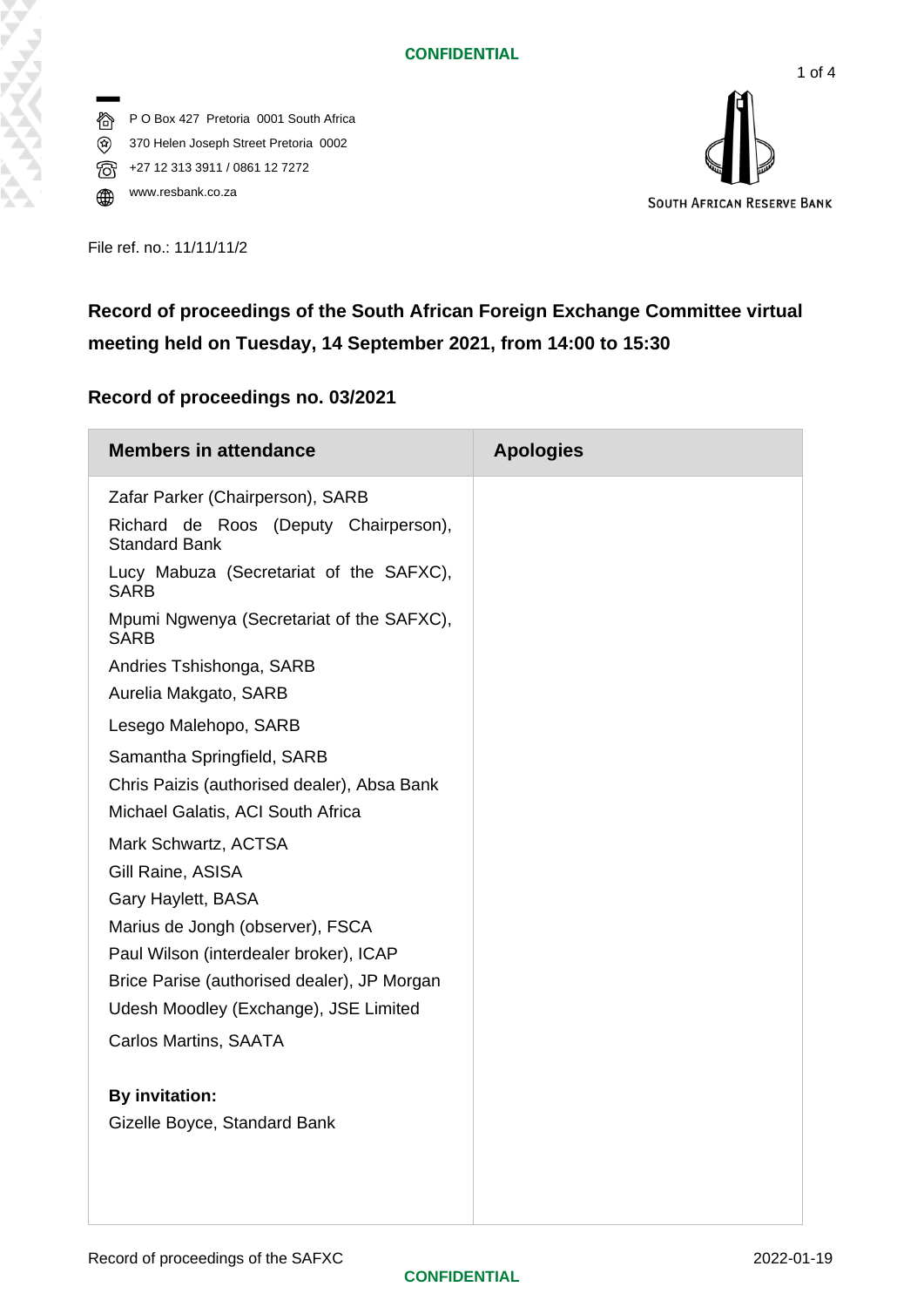#### **CONFIDENTIAL**

### **1. Overview**

The South African Foreign Exchange Committee (SAFXC) discussed:

- 1.1 the presentation on the regulatory gaps in the current legislative framework relating to spot foreign exchange (FX) transactions; and
- 1.2 feedback from SAFXC members.

### **2. Summary of discussions**

- 2.1 The presentation on the regulatory gaps in the current legislative framework relating to spot FX transactions
- 2.1.1 A local commercial bank presented on the regulatory gaps in the current legislative framework relating to spot FX transactions. The following legislations were identified as containing regulatory gaps pertaining to spot FX:
	- i. The Financial Advisory and Intermediary Services Act 37 of 2002 (FAIS Act)
	- ii. The Financial Markets Act 19 of 2012 (FMA)
	- iii. The Financial Sector Regulation Act 9 of 2017(FSR Act) (Twin Peaks)
	- iv. Conduct of Financial Institutions Bill (CoFI Bill)
- 2.1.2 Regulatory gaps in the current legislative framework had created uncertainty as some entities remained unregulated, while other regulated entities could rely on provisions of certain exemptions to avoid compliance.
- 2.1.3 The market had evolved with time, among other things, reflecting changing microstructure and technology advancement; new entrants; and changes in conduct requirements, but legislation had not kept pace. Furthermore, many FX participants were not regulated locally, but in the offshore jurisdictions where they operated.
- 2.1.4 Spot FX transaction was not included under FMA, which regulated financial market activities, securities and market abuse. Many entities (banks and asset managers) also relied on 'merchant banking exemption' to avoid compliance to the provisions of FAIS Act, which regulated spot FX.
- 2.1.5 Spot FX was also excluded in the new regulation for over-the-counter derivative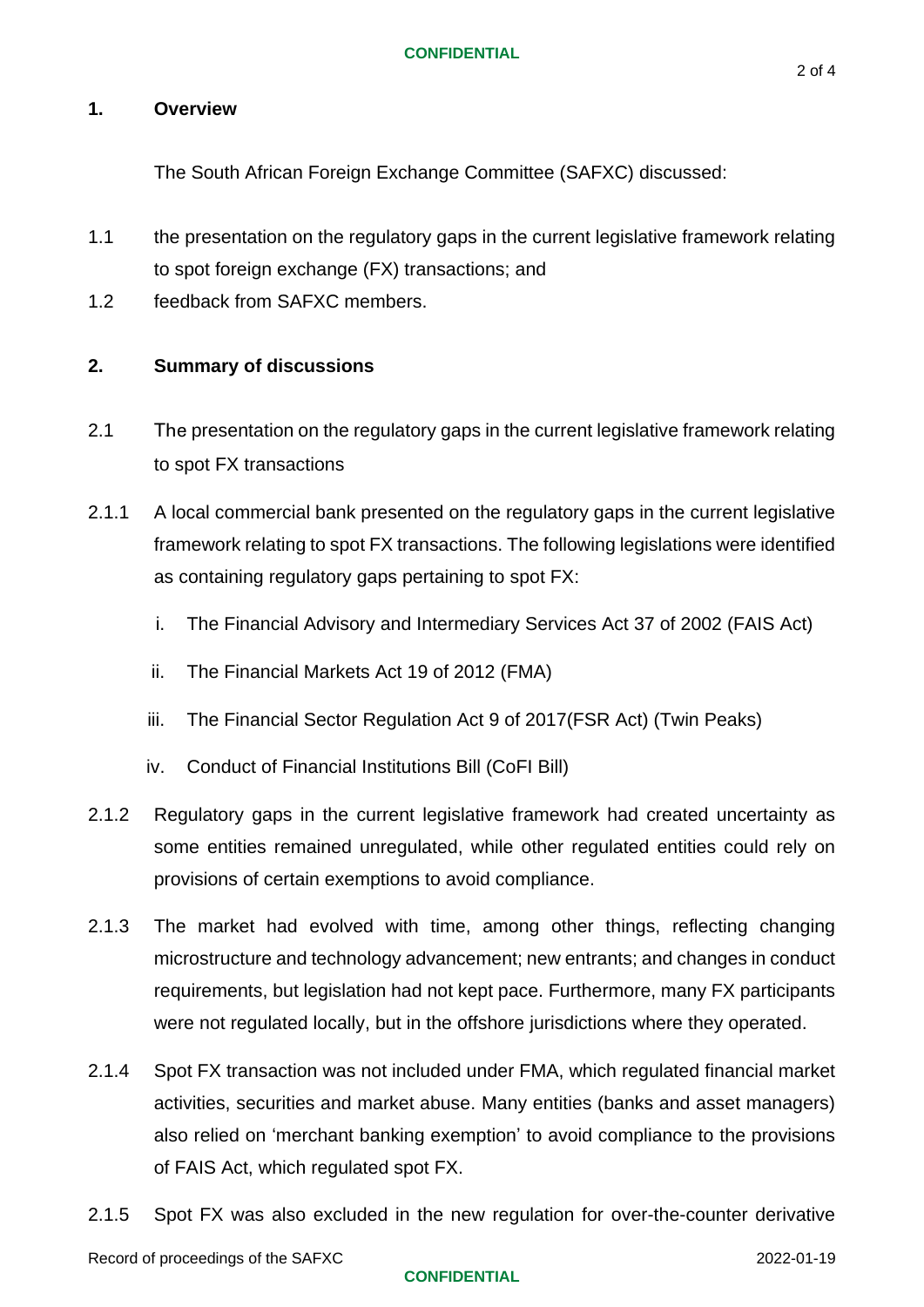#### **CONFIDENTIAL**

providers. The FSR Act (Twin Peaks) was aimed at closing the legislative gap in spot FX, however, the conduct standards, which were expected to apply, were not yet finalised, pending the promulgation of the CoFI Bill.

- 2.1.6 The existing regulatory gaps were unlikely to be resolved soon, hence the intention to use the FX Global Code (Code) as a basis for the development of comprehensive market standards going forward. Accordingly, market participants were encouraged to only execute FX transactions with counterparties that had signed the Code.
- 2.1.7 The exclusion of spot FX from various pieces of legislation had been perceived to be purely historic, and the Financial Surveillance Department (FinSurv) of the South African Reserve Bank (SARB) was entrusted with ensuring that market participants complied with the exchange control regulations.
- 2.1.8 It was envisaged that even after the promulgation of the CoFI Bill, the regulatory gap would still exist due to the difficulty and complexity of regulating dynamic and innovative entities. It would be a challenge to design and develop a principle-based legislation wide and flexible enough to regulate each entity and new entrants as the market constantly evolved.
- 2.1.9 Various jurisdictions including the United Kingdom were gradually migrating towards a principles or outcome-based legislation framework from a fixed regulatory regime, in order to facilitate prudent enforcement. A market-principle based regulatory framework would be suitable for the FX market, given its global nature. The South African regulatory environment was also gradually moving towards an outcome-based legislative environment.
- 2.2 Feedback from SAFXC members
- 2.2.1 The buy-side outreach was aimed at targeting relevant firms and counterparts active in the FX market within the sector. The Association of Corporate Treasurers of Southern Africa (ACTSA), the Association for Savings and Investment South Africa (ASISA) and the South African Association of Treasury Advisors (SAATA) would lead the initiatives within their respective constituencies.
- 2.2.2 The Global Foreign Exchange Committee's (GFXC) three-year review of the Code had been completed, with focus shifting towards the buy-side outreach. The GFXC also released the final papers on last-look and pre-hedging.